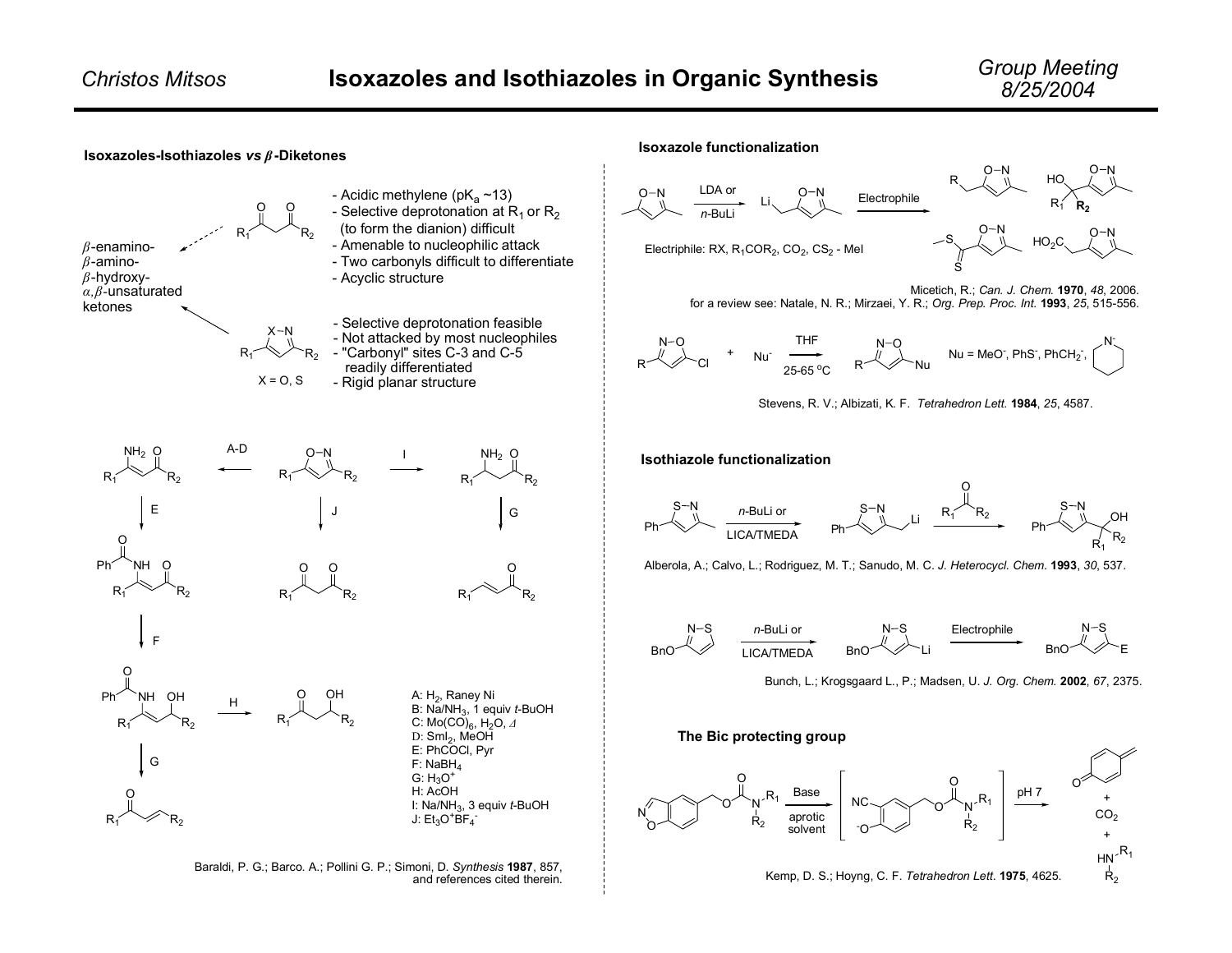





Alberola, A.; Gonzalez, A. M.; Gonzalez, B.; Laguna, M. A.; Pulido, F. J. *Tetrahedron Lett.* **1986**, *27*, 4221.

## **Latent siloxybutadienes**



Barbero, A.; Pulido, F. J. *Synthesis* **2004**, 401.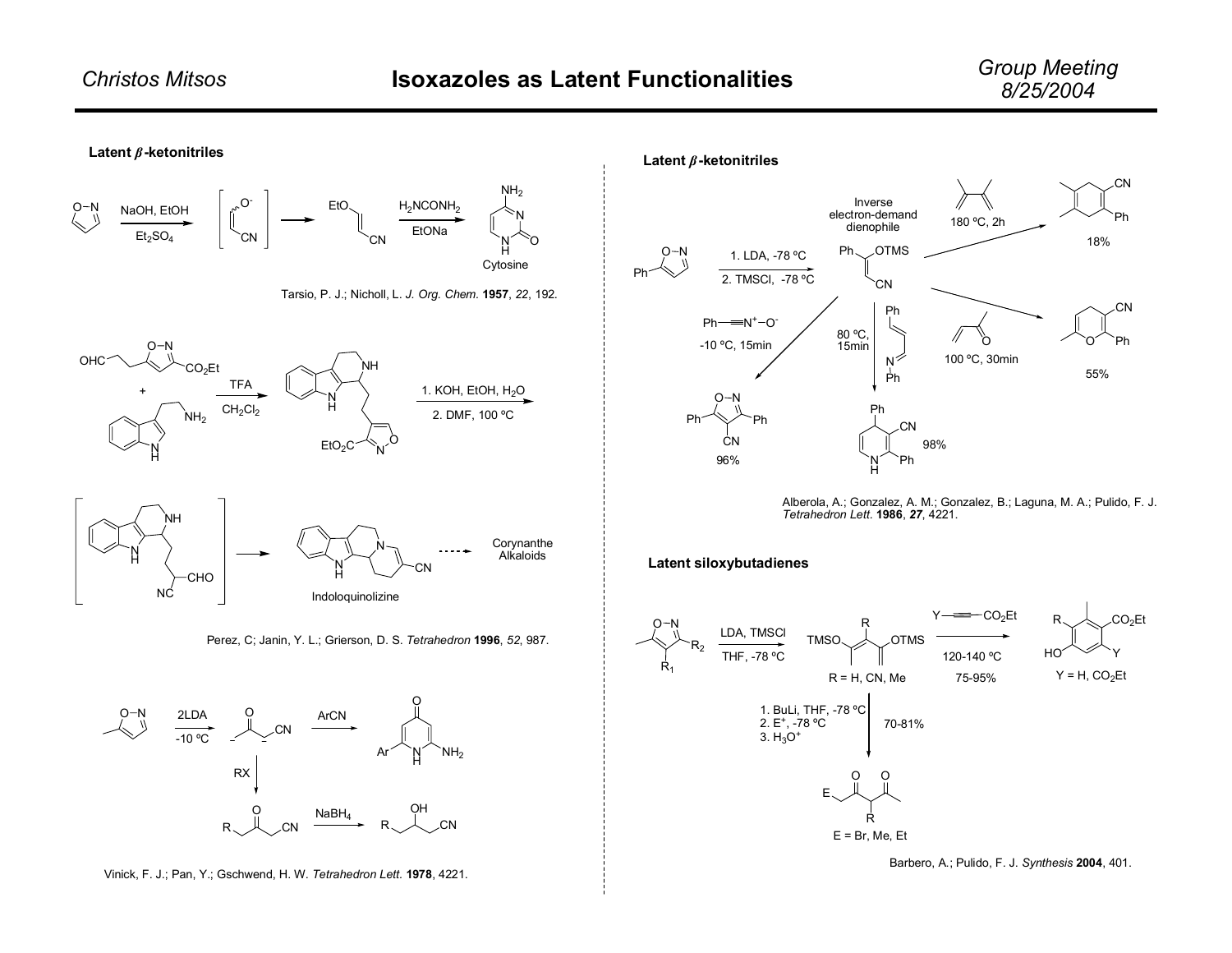## **Homotestosterone -Progesterone**







2. TsOH

O Intermediate in prostaglandins synthesis

N"0  $\rm{C_5H_{11}}$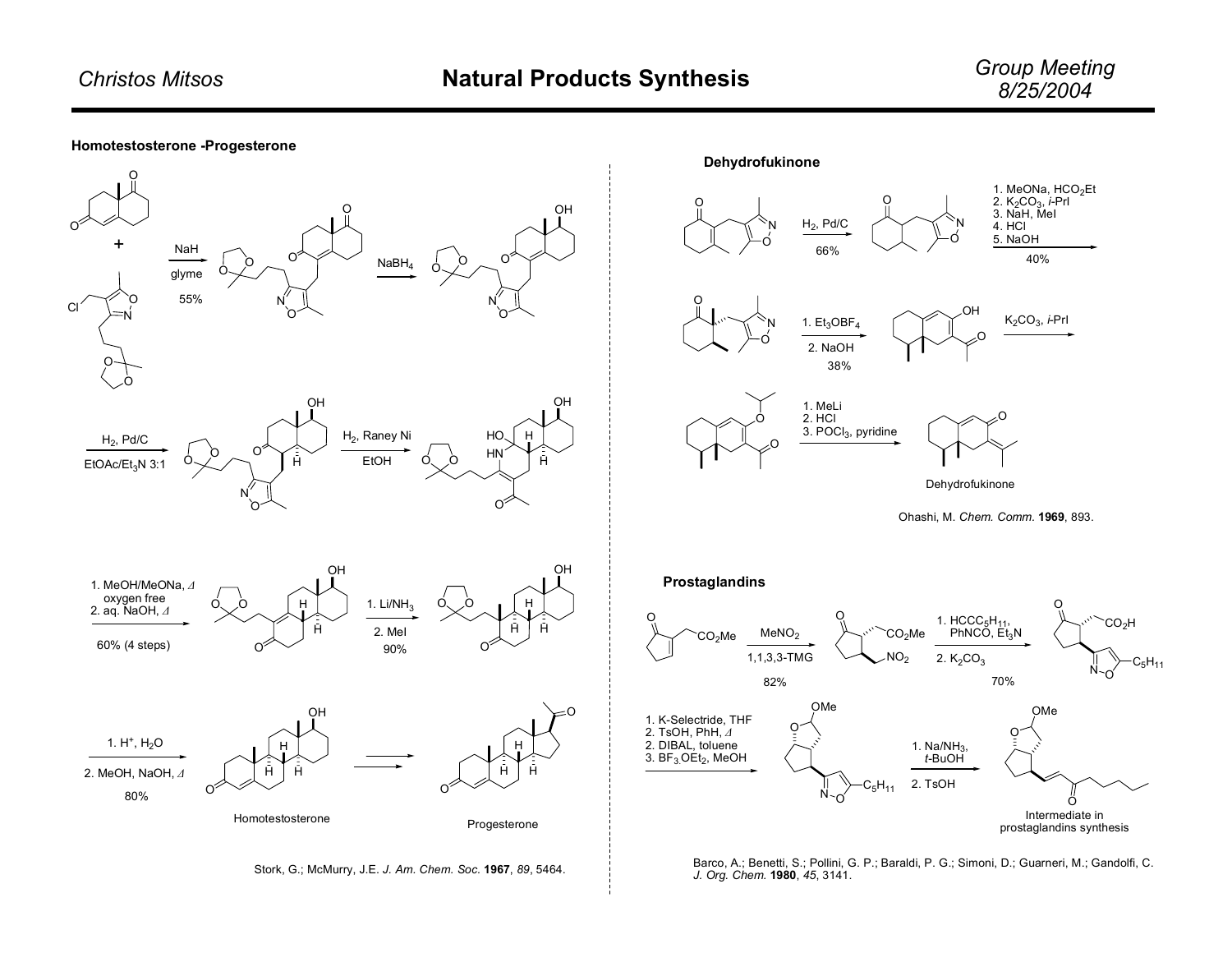

Curran, D.P.; Singleton, D.H. *Tetrahedron Lett.* **1983**, *24*, 2079.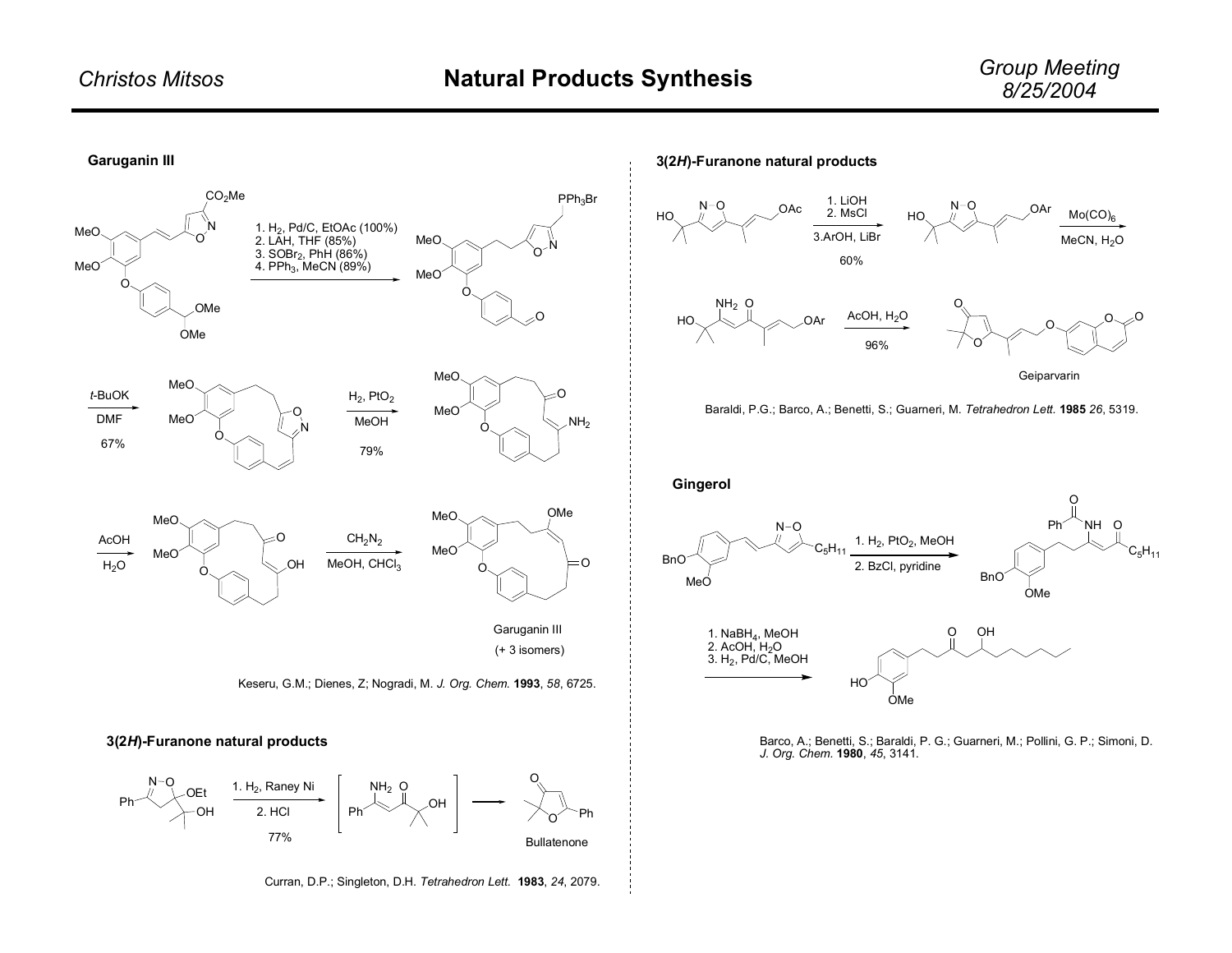

Stevens, R.V.; Christensen, C.G.; Cory, R.M.; Thorsett, E. *J. Am. Chem. Soc.* **1975**, *97*, 5940.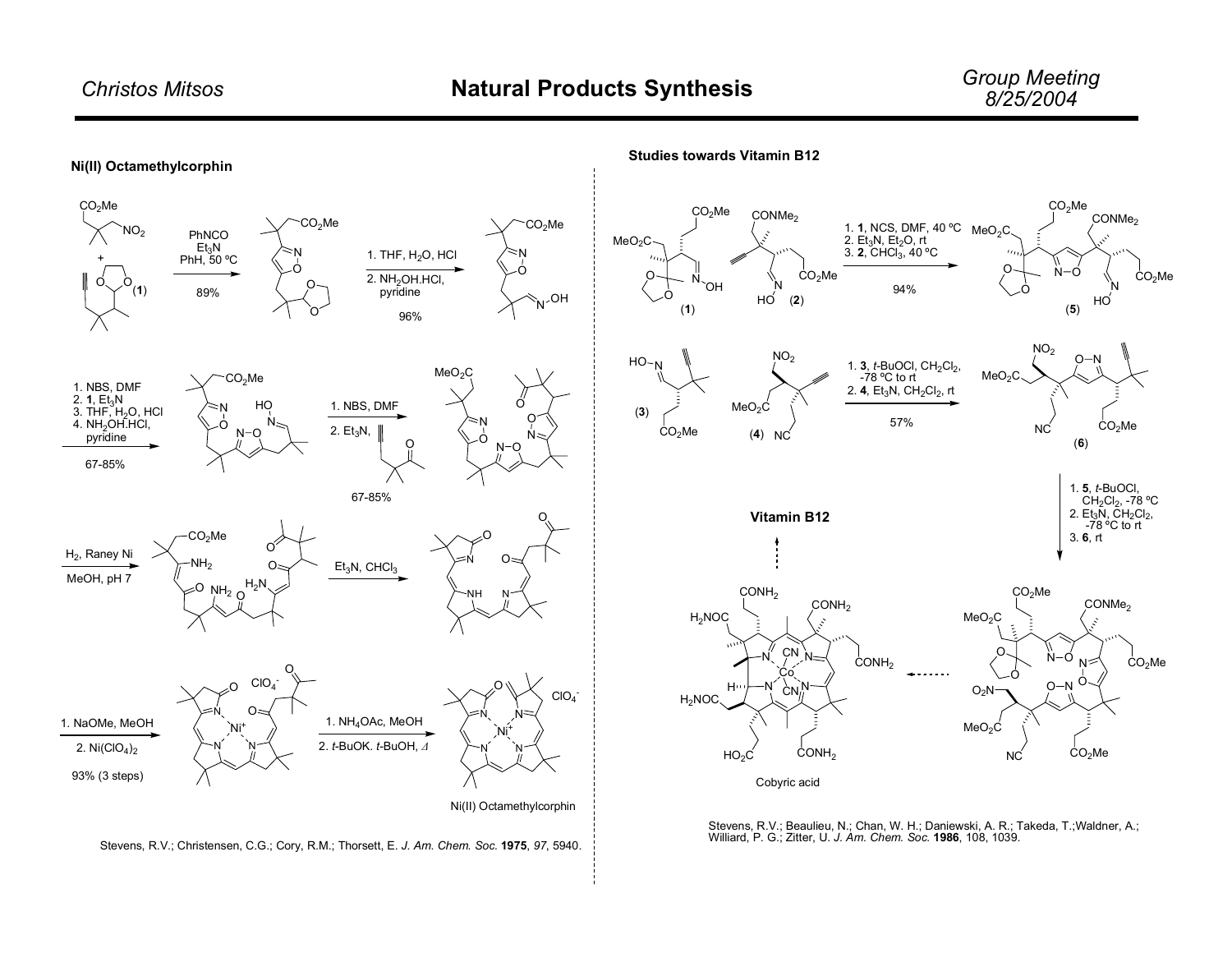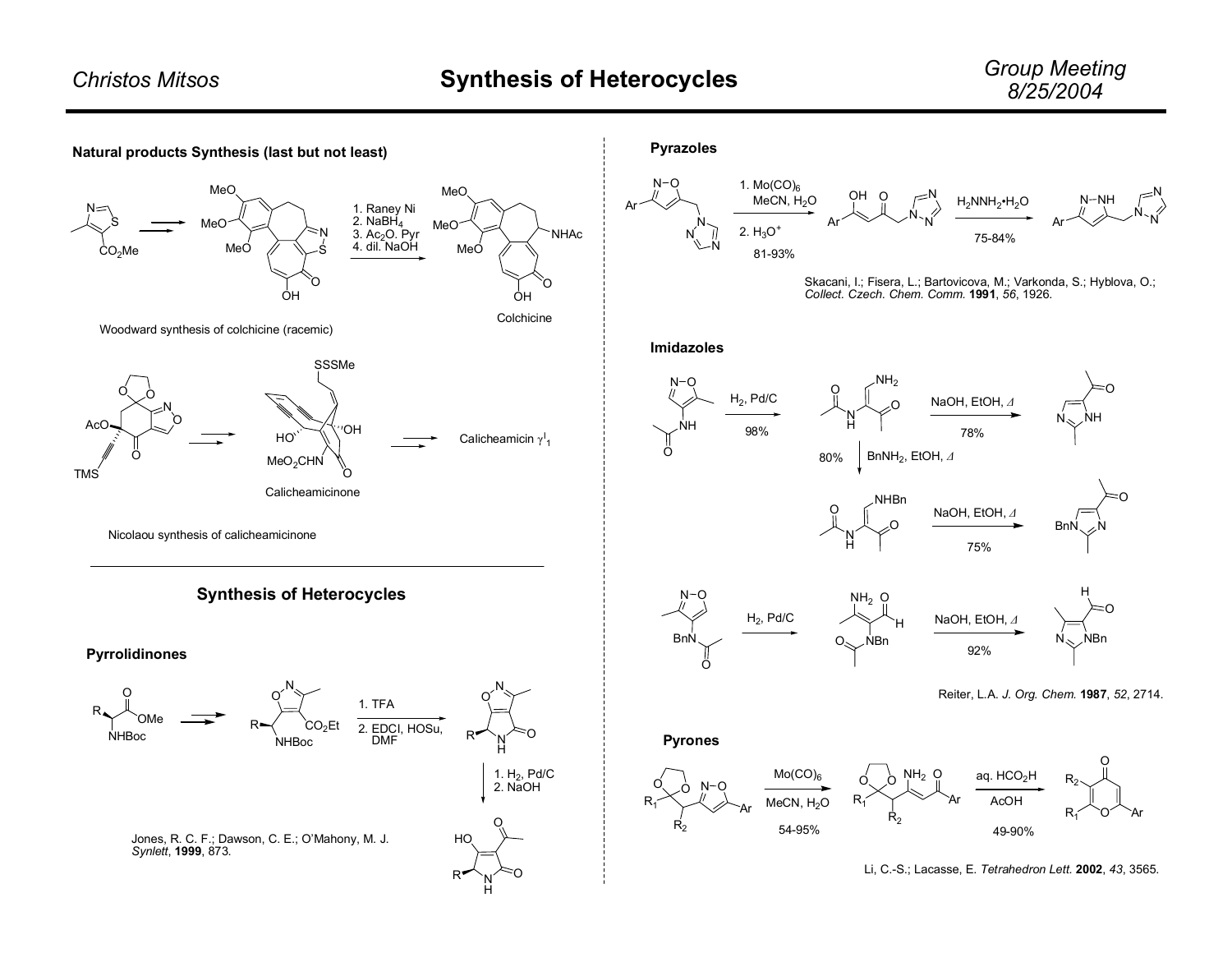

Ohashi, M.; Kamachi, S.; Kakisawa, H.; Stork, G. *J Am. Chem. Soc.* **1967**, *89*, 5460.

## **Pyridones**



Alreja, B.D.; Kattige, L.S.; Lal, B.; deSouza, N.J. *Heterocycles* **1986**, *24*, 1637.







LeGoff, E.; Williams, P.D. *Heterocycles* **1984**, *22*, 269.

## **Pyrroles and bicyclic lactams**





**Flavones**



Thomsen, I.; Torssell, K.B.G. *Acta Chem. Scand. B* **1988**, *42*, 303.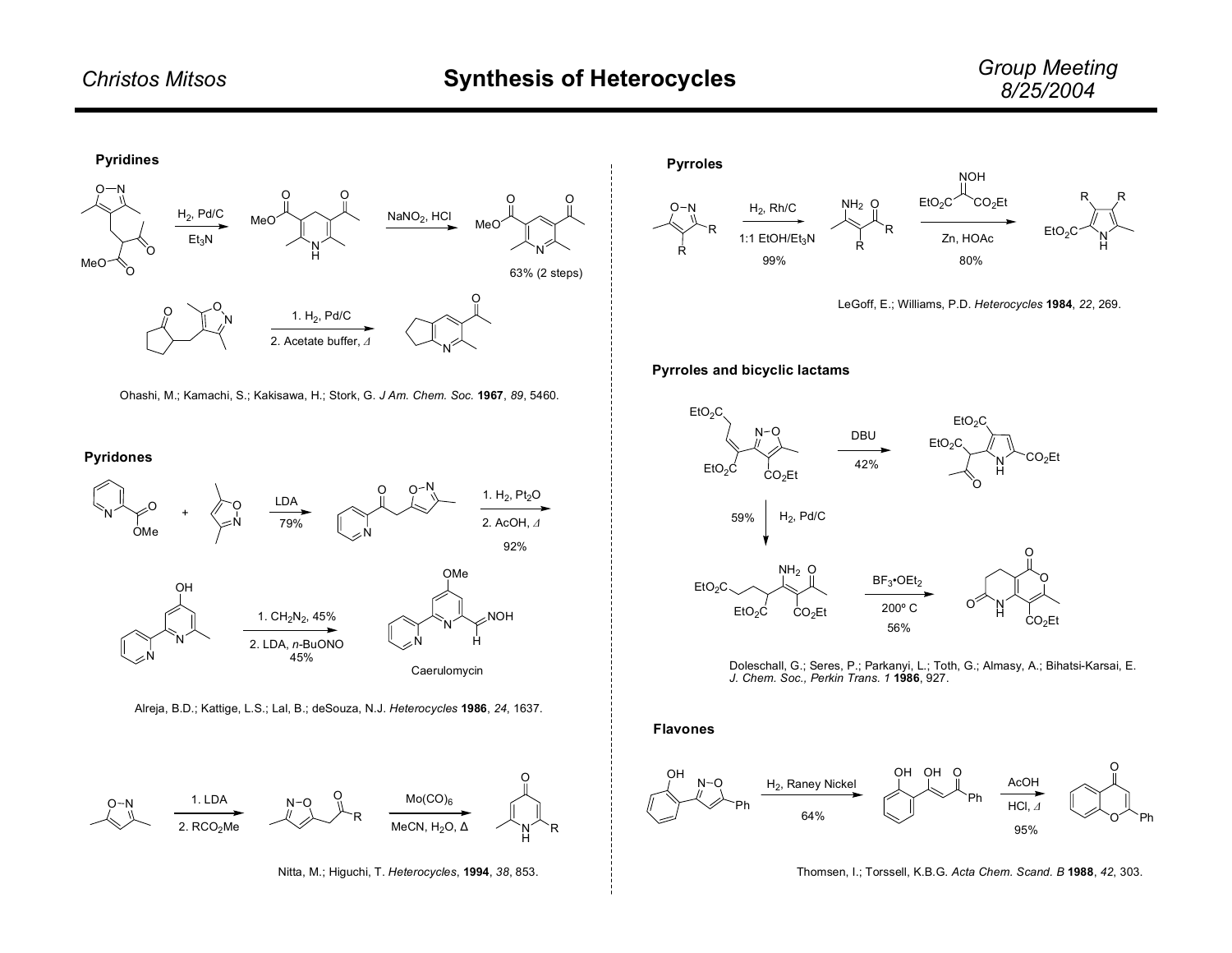

Arruchio, S.; Morrocchi, S.; Ricca, A. *TL* **1974**, *33*, 2793.